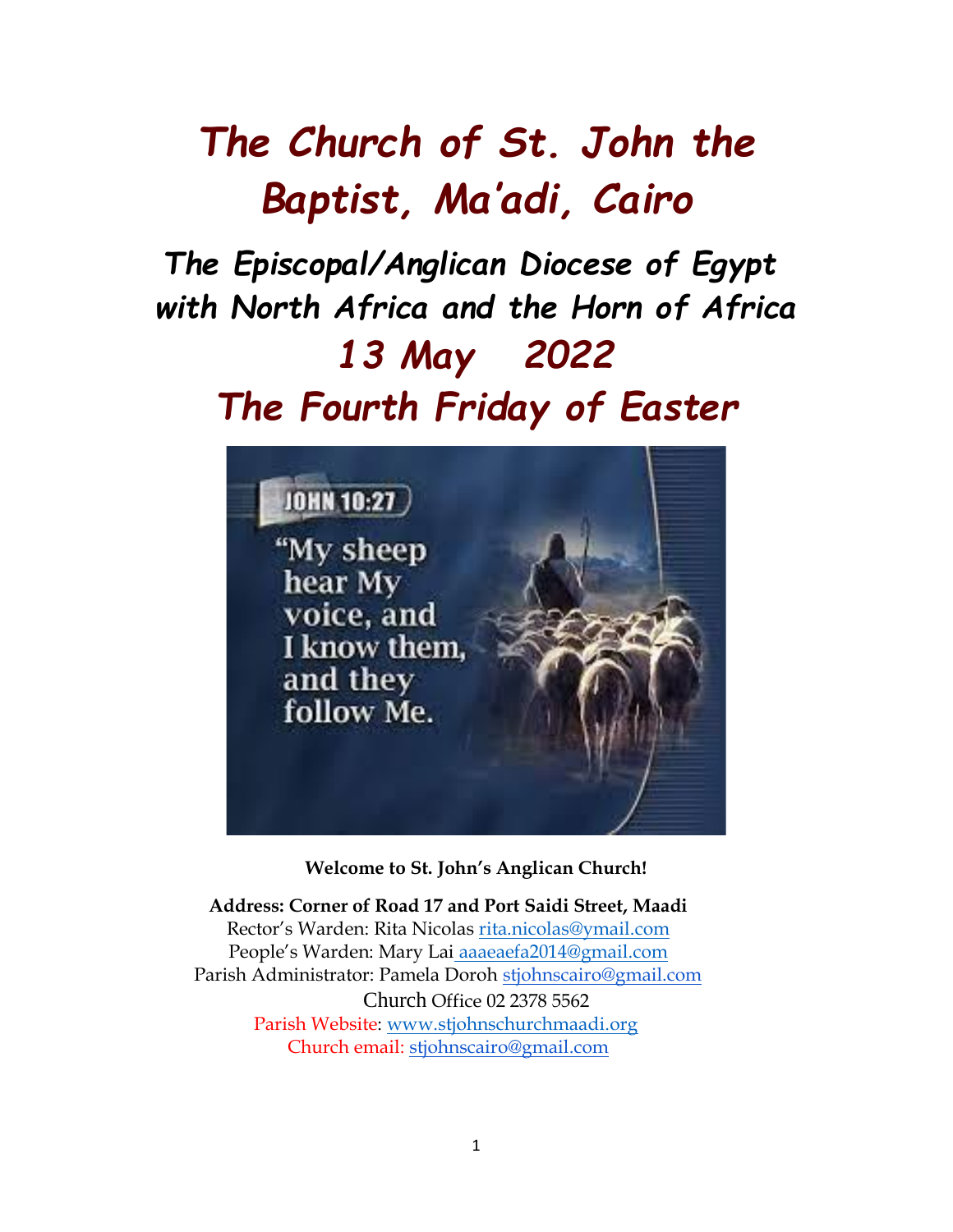# *Holy Communion*

# **The Welcome**

We meet in the name of the Father and of the Son, and the Holy Spirit

#### **Amen.**

Grace, mercy and peace from God our Father and the Lord Jesus Christ be with you. **And also with you**

#### **THE FIRST HYMN #101 HIS NAME IS WONDERFUL**

His name is wonderful His name is wonderful His name is wonderful

Jesus my Lord. He is the mighty King Master of everything His name is wonderful Jesus my Lord. He's the Great Shepherd

The Rock of all ages Almighty God is He Bow down before Him Love and adore Him His name is wonderful Jesus my Lord.

## **The Collect of Purity**

**Almighty God, to you all hearts are open, all desires known, and from you no secrets are hidden: Cleanse the thoughts of our hearts by the inspiration of your Holy Spirit that we may perfectly love you, and worthily magnify your holy Name; through Christ our Lord. Amen.**

Our Lord Jesus Christ said: Hear O Israel, the Lord our God is one Lord and you shall love the Lord your God with all your heart, and with all your soul, and with all your mind, and with all your strength. This is the first and great commandment. And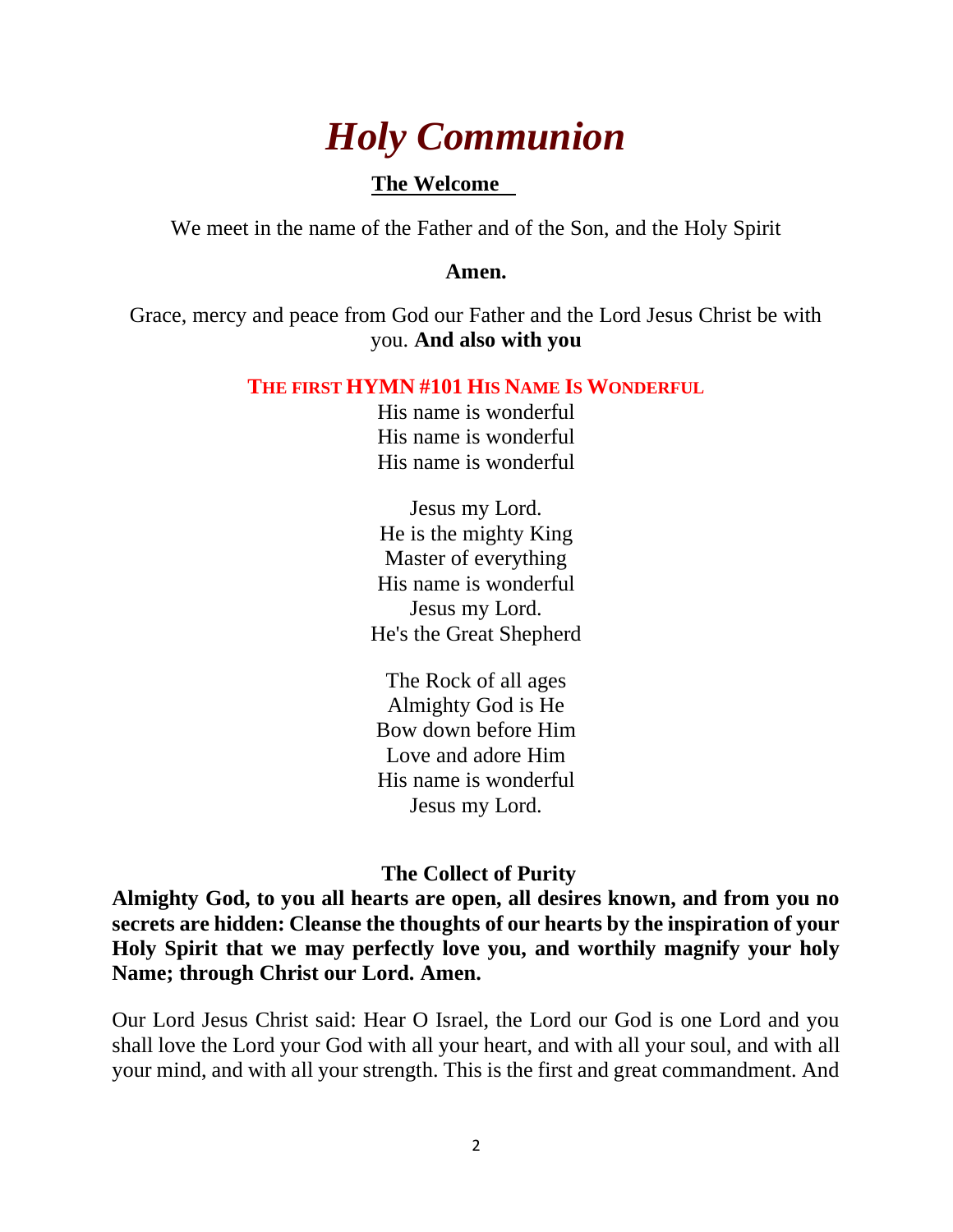the second is like it: You shall love your neighbour as yourself. On these two commandments hang all the Law and the Prophets.

### **Lord, have mercy upon us, and write both these laws in our hearts, we ask you.**

The Lord be with you **and also with you**

### **The call to confession**

Christ our passover lamb has been sacrificed for us. Let us therefore rejoice by putting away all malice and evil and confessing our sins with a sincere and true heart. 1 Corinthians 5.7,8

#### *Silence*

#### The Confession

**Almighty God our heavenly Father, we are truly sorry and repent of all our sins, for the sake of you Son Jesus Christ, who died for us, forgive us all that is passed and grant that we may serve you in newness of life, to the glory of your name. Amen**

#### **The Absolution**

Almighty God, who forgives all who truly repent, have mercy upon you, pardon and deliver you from all your sins, confirm and strengthen you in all goodness, and keep you in life eternal, through Jesus Christ our Lord. **Amen.**

#### *Let us pra*y:

#### **The Collect for The Fourth Sunday of Easter**

O God, whose Son Jesus is the good shepherd of your people: Grant that when we hear his voice, we may know him who calls us each by name, and follow where he leads, who, with you and the Holy Spirit, lives and reigns, one God, for ever and ever. **Amen.**

#### The **First Reading: Acts 9: 36-43**

In Joppa there was a disciple named Tabitha (in Greek her name is Dorcas); she was always doing good and helping the poor. About that time, she became sick and died, and her body was washed and placed in an upstairs room. Lydda was near Joppa; so, when the disciples heard that Peter was in Lydda, they sent two men to him and urged him, "Please come at once!" Peter went with them, and when he arrived, he was taken upstairs to the room. All the widows stood around him, crying and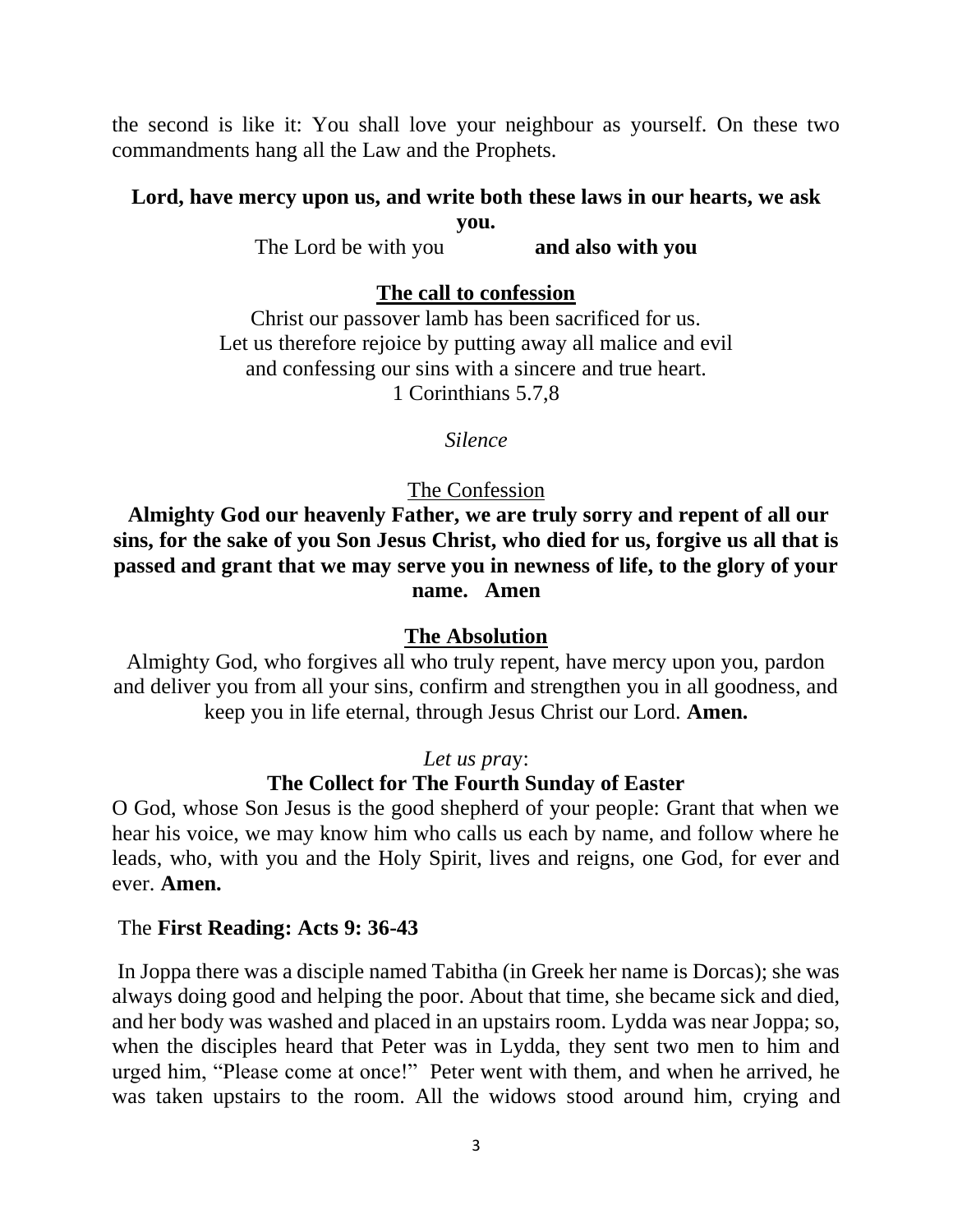showing him the robes and other clothing that Dorcas had made while she was still with them. Peter sent them all out of the room; then he got down on his knees and prayed. Turning toward the dead woman, he said, "Tabitha, get up." She opened her eyes and seeing Peter she sat up. He took her by the hand and helped her to her feet. Then he called for the believers, especially the widows, and presented her to them alive. This became known all over Joppa, and many people believed in the Lord. Peter stayed in Joppa for some time with a tanner named Simon.

The Word of the Lord **Thanks be to God**

**Psalm 23**

1 The Lord is my shepherd; \* **I shall not be in want.** 2 He makes me lie down in green pastures \* **and leads me beside still waters.**

3 He revives my soul \*

#### **and guides me along right pathways for his Name's sake.**

4 Though I walk through the valley of the shadow of death, I shall fear no evil; \*

#### **for you are with me.**

#### **your rod and your staff, they comfort me.**

5 You spread a table before me in the presence of those who trouble me; \*

#### **you have anointed my head with oil,**

**and my cup is running over.**

6 Surely your goodness and mercy shall follow me all the days of my life, \* **and I will dwell in the house of the Lord forever.**

**Glory be to the Father and the Son and the Holy Spirit as it was in the beginning is now and ever shall be world without end. Amen**

#### **The Second Reading: Rev 7:9-17**

After this I looked, and there before me was a great multitude that no one could count, from every nation, tribe, people and language, standing before the throne and before the Lamb. They were wearing white robes and were holding palm branches in their hands. And they cried out in a loud voice: "Salvation belongs to our God, who sits on the throne, and to the Lamb." All the angels were standing around the throne and around the elders and the four living creatures. They fell down on their faces before the throne and worshiped God, saying: "Amen! Praise and glory and wisdom and thanks and honor and power and strength be to our God for ever and ever. Amen!" Then one of the elders asked me, "These in white robes—who are they, and where did they come from?" I answered, "Sir, you know." And he said,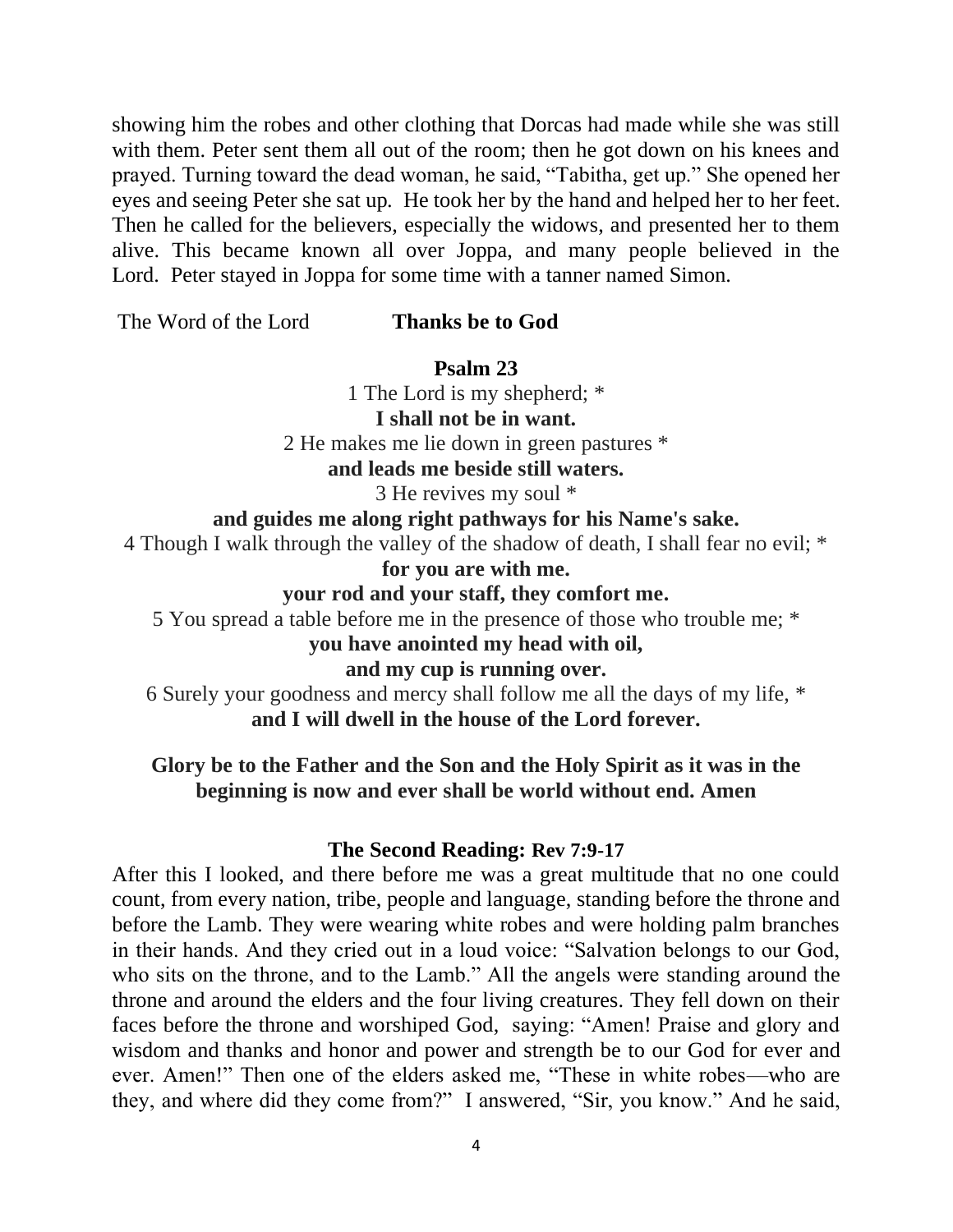"These are they who have come out of the great tribulation; they have washed their robes and made them white in the blood of the Lamb. Therefore, "they are before the throne of God and serve him day and night in his temple; and he who sits on the throne will shelter them with his presence. 'Never again will they hunger; never again will they thirst. The sun will not beat down on them,' nor any scorching heat. For the Lamb at the center of the throne will be their shepherd; 'he will lead them to springs of living water.' 'And God will wipe away every tear from their eyes."

The Word of the Lord **Thanks be to God**

# **THE GOSPEL HYMN #88 FAIREST LORD JESUS**

# *We sing v.1–2 before the Gospel reading and v.3–4 afterwards*

1 Fairest Lord Jesus, Ruler of all nature, O Thou of God and man the Son: Thee will I cherish, Thee will I honor, Thou my soul's glory, joy, and crown.

2 Fair are the meadows, Fairer still the woodlands, Robed in the blooming garb of spring: Jesus is fairer, Jesus is purer, Who makes the woeful heart to sing.

# **The Holy Gospel: St. John 10:22-30**

Alleluia, alleluia.

I am the first and the last, says the Lord, and the living one; I was dead, and behold I am alive for evermore.

Alleluia. cf Revelation 1.17,18

Hear the Gospel of our Lord Jesus Christ according to John.

# **Glory to you, Lord Christ**

Then came the Festival of Dedication at Jerusalem. It was winter, and Jesus was in the temple courts walking in Solomon's Colonnade. The Jews who were there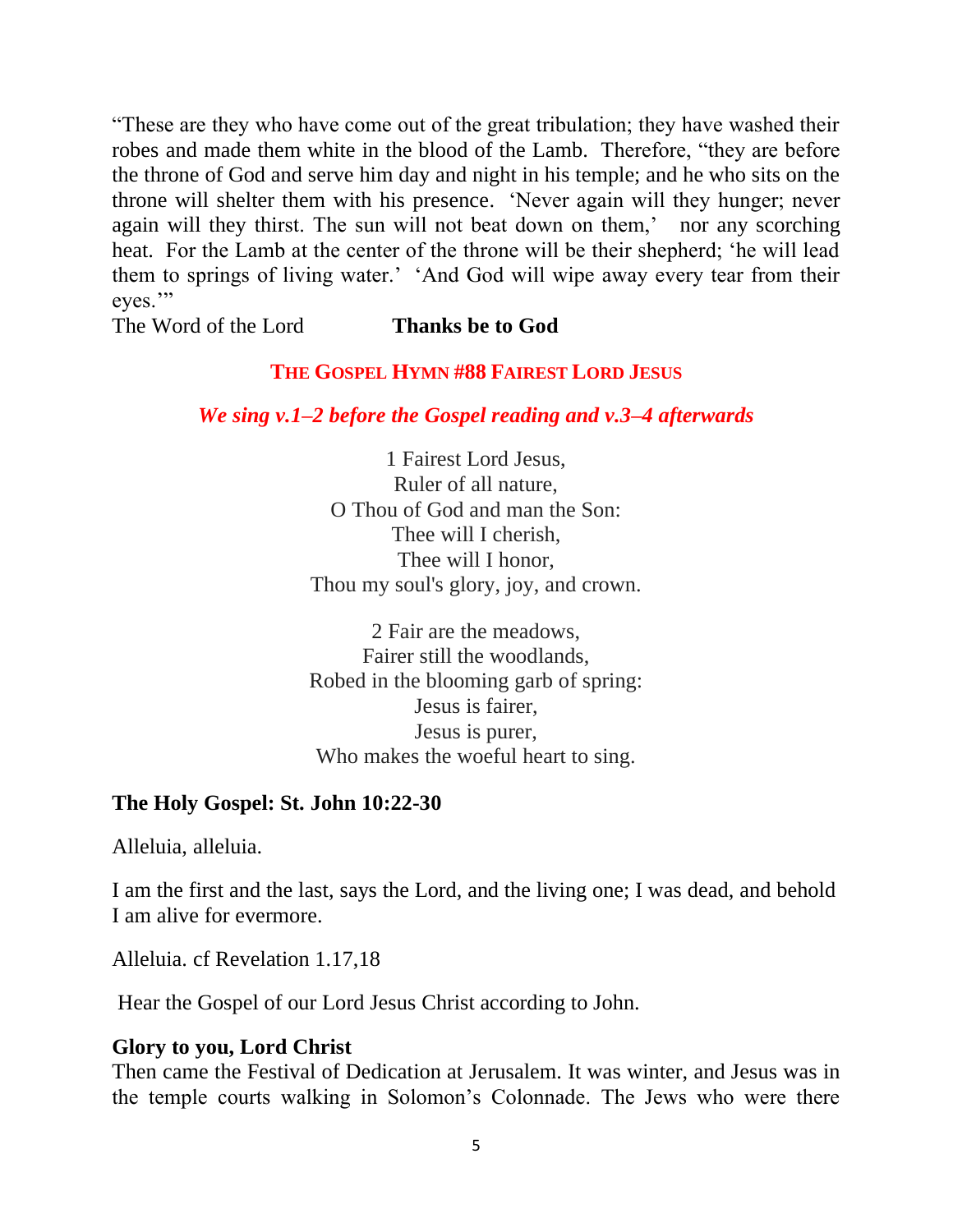gathered around him, saying, "How long will you keep us in suspense? If you are the Messiah, tell us plainly." Jesus answered, "I did tell you, but you do not believe. The works I do in my Father's name testify about me, but you do not believe because you are not my sheep. My sheep listen to my voice; I know them, and they follow me. I give them eternal life, and they shall never perish; no one will snatch them out of my hand. My Father, who has given them to me, is greater than all; no one can snatch them out of my Father's hand. 30 I and the Father are one."

The Gospel of the Lord **Praise to you, Lord Christ**

**THE GOSPEL HYMN #88 FAIREST LORD JESUS**

3 Fair is the sunshine, Fairer still the moonlight, And all the twinkling starry host: Jesus shines brighter, Jesus shines purer Than all the angels heaven can boast.

4 Beautiful Savior! Lord of the nations! Son of God and Son of man! Glory and honor, Praise, adoration, Now and forevermore be Thine!

### **The Sermon** -Mike Remeir

#### **A Moment for Reflection**

**The Nicene Creed** (please Stand)

**We believe in one God, the Father, the Almighty, maker of heaven and earth, of all that is, seen and unseen.**

 **We believe in one Lord, Jesus Christ, the only Son of God, eternally begotten of the Father, God from God, Light from Light, true God from true God, begotten, not made, of one Being with the Father. Through him all things were made. For us and for our salvation he came down from heaven by the power of the Holy Spirit he became incarnate from the Virgin Mary, and was made man. For our sake he was crucified under Pontius Pilate; he suffered death and was buried. On the third day he rose again in accordance with the Scriptures; he ascended into heaven and is seated at the right hand of the Father. He will**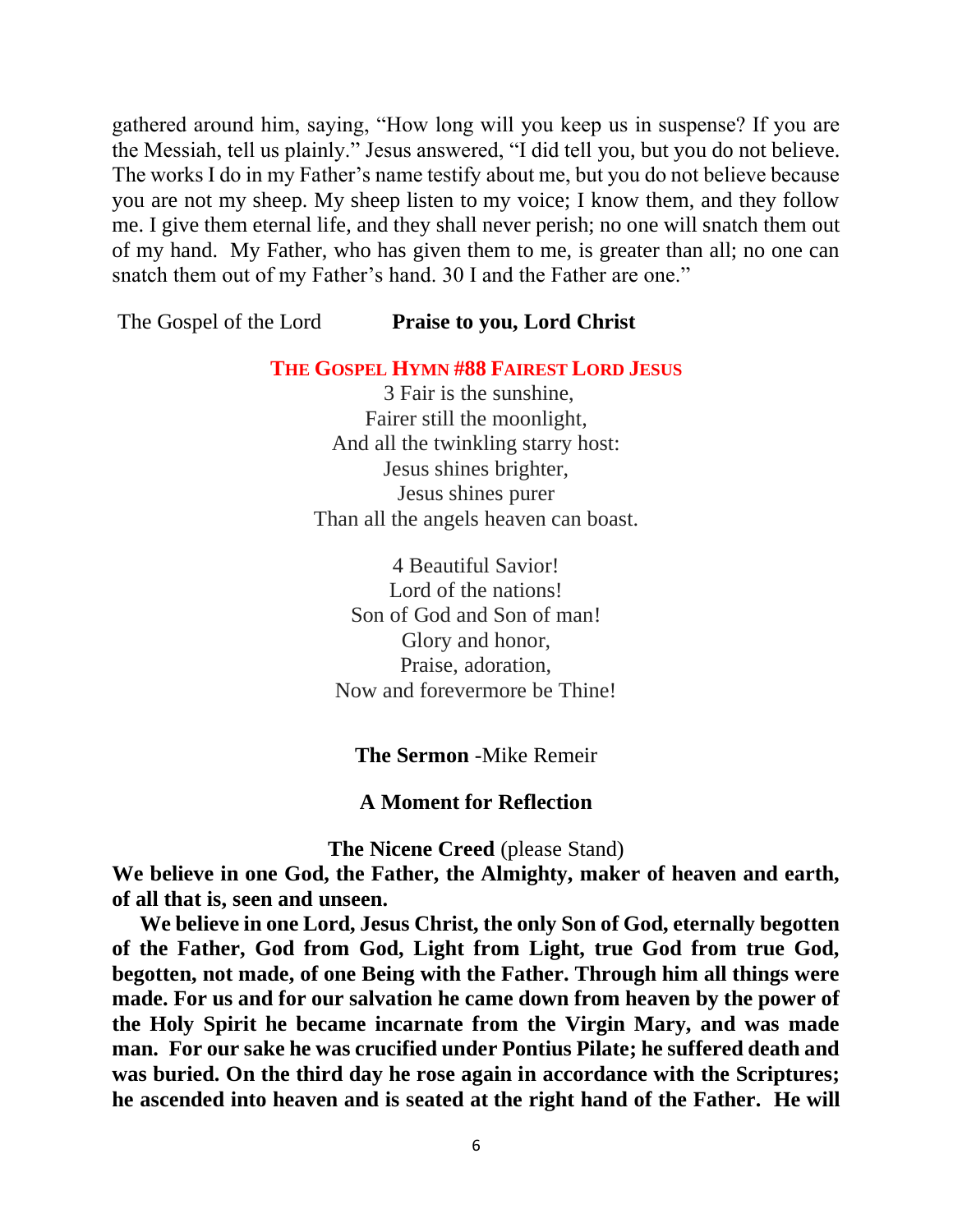**come again in glory to judge the living and the dead, and his kingdom will have no end.** 

**We believe in the Holy Spirit, the Lord, the giver of life, who proceeds from the Father. With the Father and the Son, he is worshiped and glorified. He has spoken through the Prophets. We believe in one holy catholic and apostolic Church. We acknowledge one baptism for the forgiveness of sins. We**  look for the resurrection of the dead<sup>†</sup>, and the life of the world to come. Amen.

### **The Intercessory Prayers: The Prayers of the People**

*We pray for the sick, broken-hearted and all who are in need of God's healing touch.*

*We pray for all our families, our communities, our churches, our countries and the world.*

*In our parish cycle, this week we remember Mary Macha, Mary Moussa, Mary Obudo, Matthew Sparks, Melissa, Emeka, Corban and Zephaniah Onyia Onyia, Michael and Marty Reimer and Michel Samir*

*We pray for the ministries of this church, and for all the people and pastors of our sister churches who meet here at St. John's. We pray for the people of the Diocese of Egypt,*

# **Merciful Father, accept these prayers, through Jesus Christ, Our Lord. Amen.**

The Peace

The risen Christ came and stood among his disciples and said, 'Peace be with you.' Then were they glad when they saw the Lord. Alleluia. John 20.19,20

Offertory Sentence: Offer to God a sacrifice of thanksgiving, and make good thy vows unto the Most High (Psalm 50:14)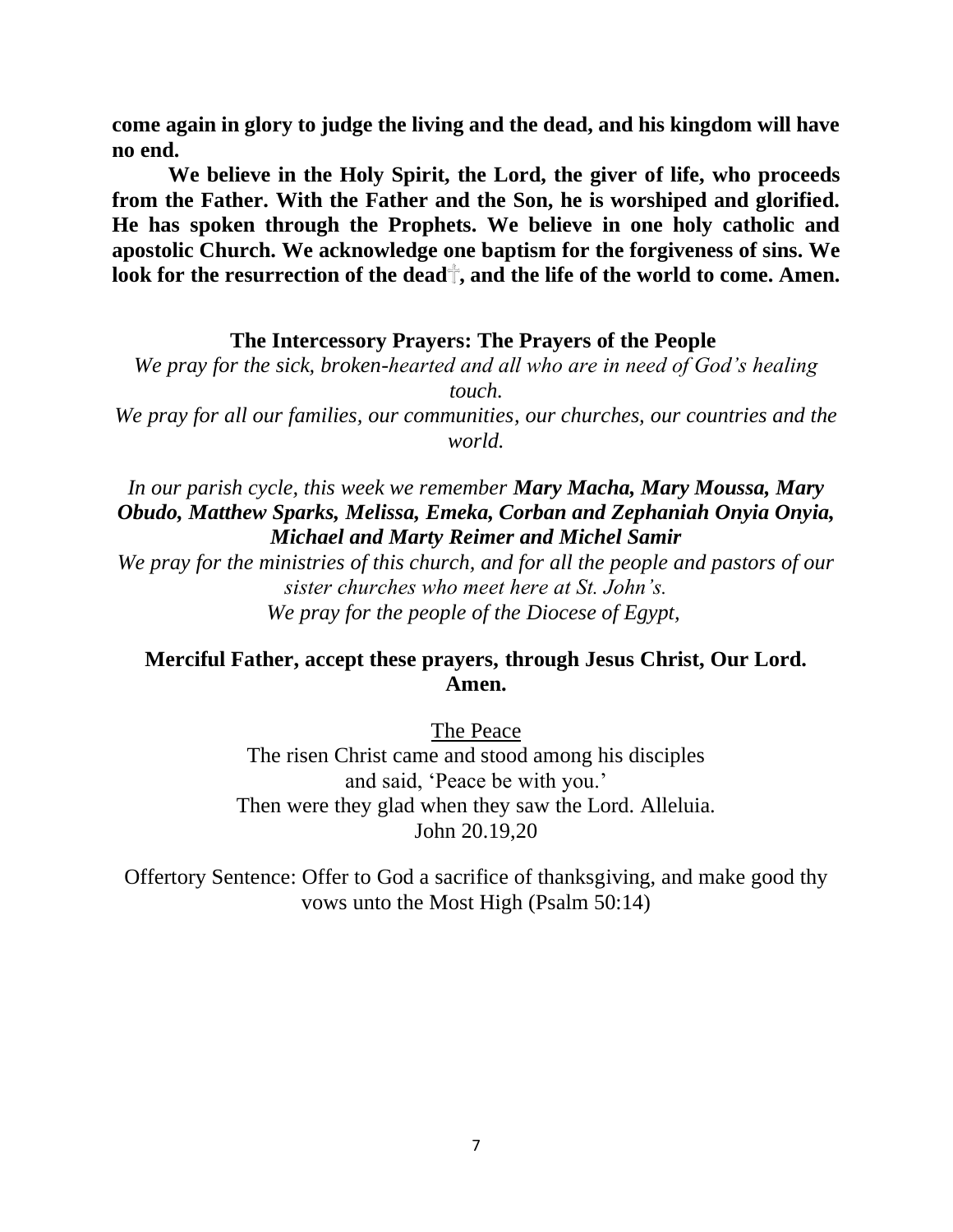#### **THE OFFERTORY HYMN #66 TO GOD BE THE GLORY**

1 To God be the glory - great things He hath done! So loved He the world that he gave us His Son, Who yielded His life an atonement for sin And opened the Life-gate that all may go in.

#### **Refrain:**

*Praise the Lord, Praise the Lord, Let the earth hear His voice! Praise the Lord, praise the Lord, Let the people rejoice! O come to the Father thru Jesus the Son, And give Him the glory - great things He hath done!* 2 O perfect redemption, the purchase of blood! To ev'ry believer the promise of God; The vilest offender who truly believes, That moment from Jesus a pardon receives.

#### *Refrain*

*Praise the Lord, Praise the Lord, Let the earth hear His voice! Praise the Lord, praise the Lord, Let the people rejoice! O come to the Father thru Jesus the Son, And give Him the glory - great things He hath done!*

3 Great things He hath taught us, great things He hath done, And great our rejoicing thru Jesus the Son; But purer and higher and greater will be Our wonder, our transport, when Jesus we see.

#### *Refrain*

*Praise the Lord, Praise the Lord, Let the earth hear His voice! Praise the Lord, praise the Lord, Let the people rejoice! O come to the Father thru Jesus the Son, And give Him the glory - great things He hath done!*

#### The Offering of the Collection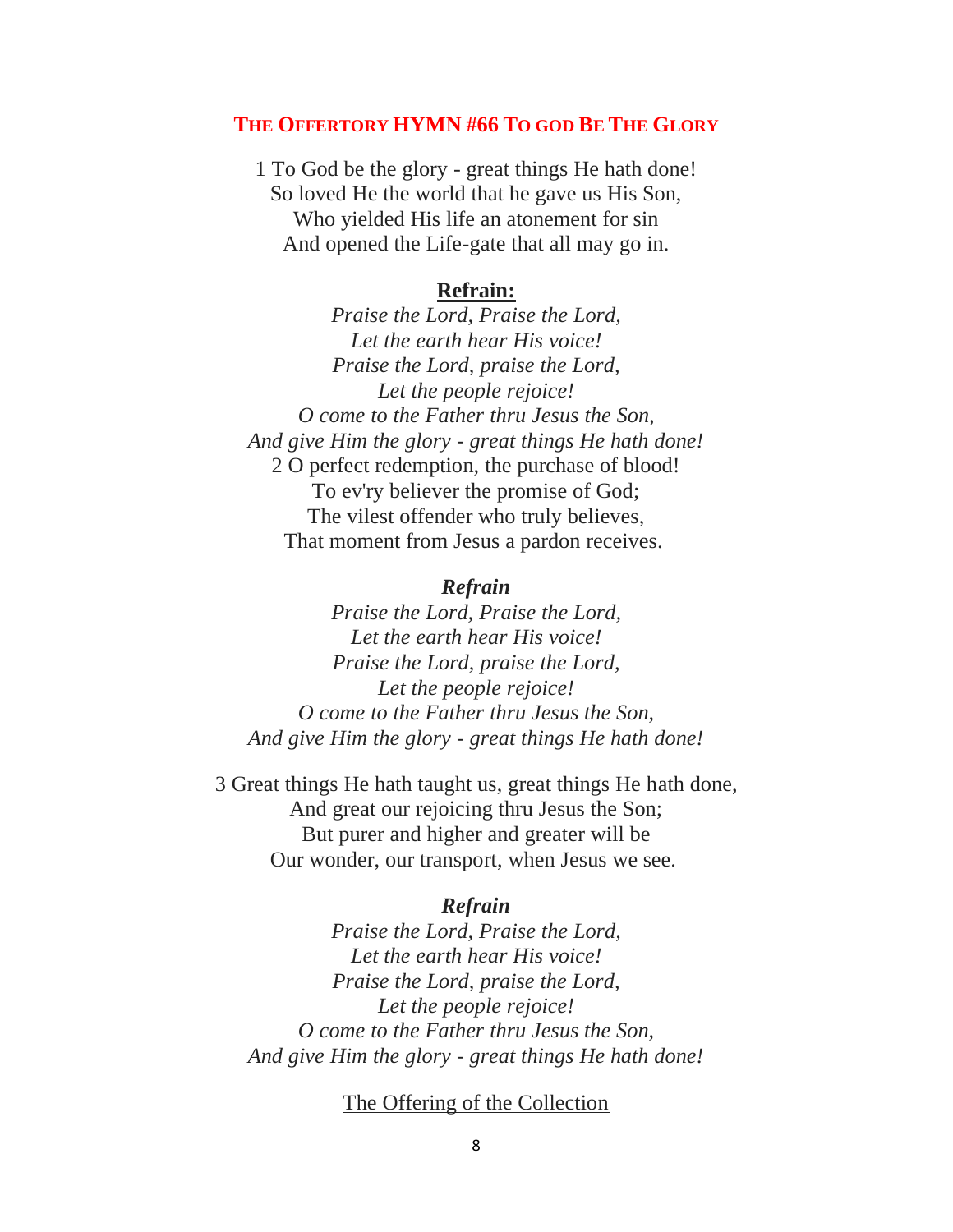**Yours, Lord, is the greatness, the power, the glory, the splendour, and the majesty, for everything in heaven and on earth is Yours. all things come from You, and of Your own do we give you.**

# The Great Thanksgiving The Lord be with you **And also with you** Lift up your hearts **We lift them to the Lord** Let us give thanks to the Lord our God **It is right to give our thanks and praise**

It is right to praise you, Father, Lord of all Creation; in your love you made us for yourself. When we turned away, you did not reject us, but came to meet us in your son.

# **You embraced us as your children And welcomed us to sit and eat with you.**

In Christ you shared our life that we might live in him and he in us.

# **He opened his arms of love upon the cross and made for all the perfect sacrifice for sin**

On the night he was betrayed, at supper with his friends he took bread, and gave you thanks; he broke it and gave it to them, saying: Take, eat; this is my body which is given for you; Do this in remembrance of me.

# **Father, we do this in remembrance of him: His body is the bread of life.**

At the end of supper, taking the cup of wine, he gave you thanks and said: Drink this all of you; this is my blood of the new covenant; which is shed for you and for many for the forgiveness of sins; Do this in remembrance of me.

# **Father, we do this in remembrance of him; His blood is shed for us.**

As we proclaim his death and celebrate his rising in glory, send your Holy Spirit that this bread and this wine may be to us the body and the blood of your dear Son. **As we eat and drink these holy gifts make us one in Christ, our risen Lord.**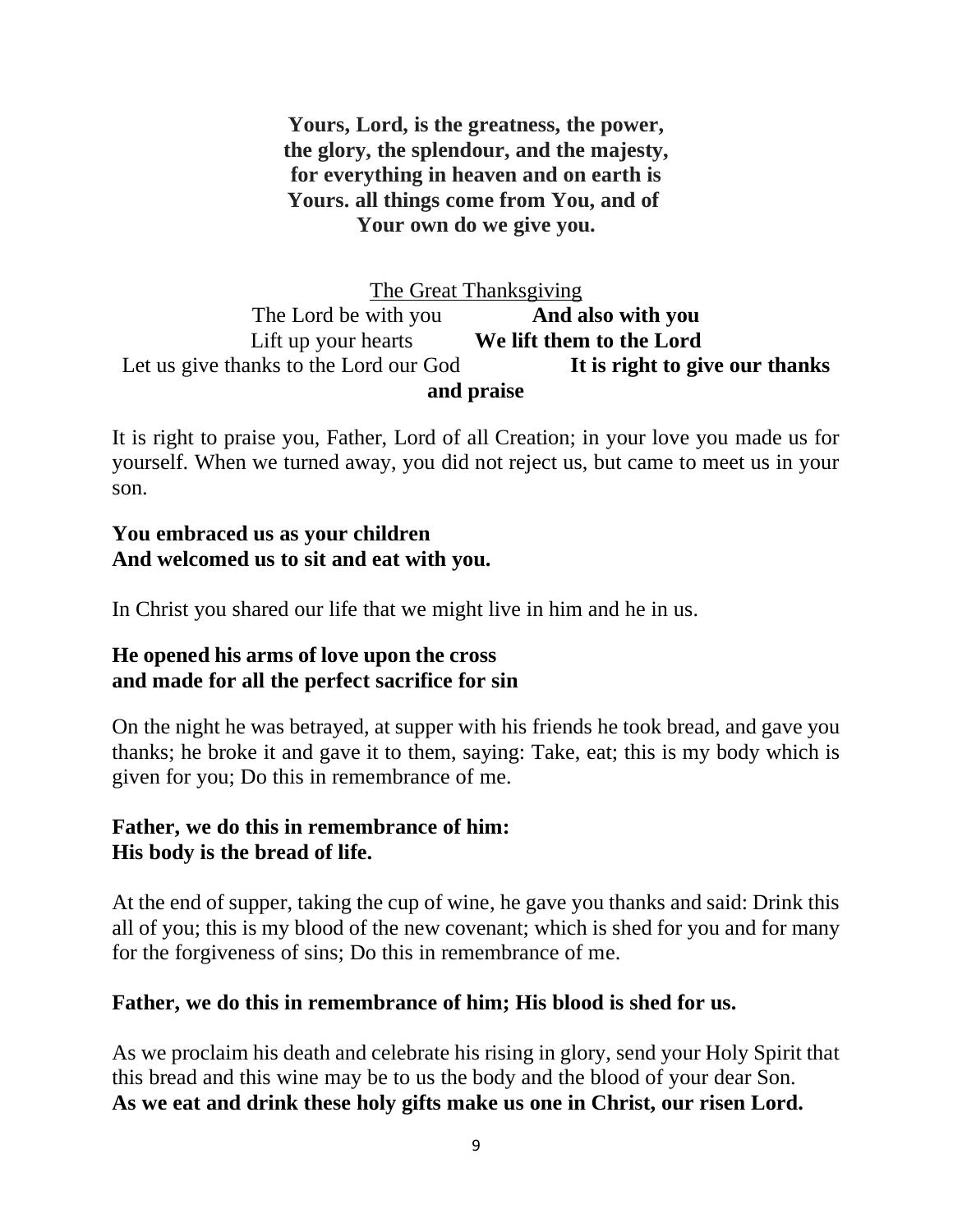Let us proclaim the mystery of faith: **Christ has died! Christ has risen Christ will come again!**

With your whole church throughout the world we offer you this sacrifice of praise and lift our voice to join the eternal song of heaven:

# **Holy, Holy, Holy is the Lord of Hosts (x2) The whole earth is full of his glory (x3) Holy is the Lord!** BLESSED is he who comes in the name of the Lord: **Hosanna in the highest.**

And now, as our Saviour Christ has taught us, we are bold to pray:

**Our Father, who art in heaven, hallowed be thy name; thy kingdom come; thy will be done; on earth as it is in heaven. Give us this day our daily bread. And forgive us our trespasses, as we forgive those who trespass against us. And lead us not into temptation; but deliver us from evil. For thine is the kingdom, the power and the glory, for ever and ever. Amen.**

We break this bread to share in the body of Christ. **Though we are many, we are one body, because we all share in the one bread.**

## **The Prayer of Humble Access**

**We do not presume to come to this your table, O merciful Lord, trusting in our own righteousness, but in your manifold and great mercies. We are not worthy so much as to gather out the crumbs under your table but you are the same Lord, whose nature is always to have mercy, Grant us therefore gracious Lord, so that we eat the flesh of your dear Son Jesus Christ, and to drink His blood, that our sinful bodies maybe clean by his body, and our souls washed through his most precious blood, and that we may evermore dwell in Him, and He in us. Amen.**

A moment of silence….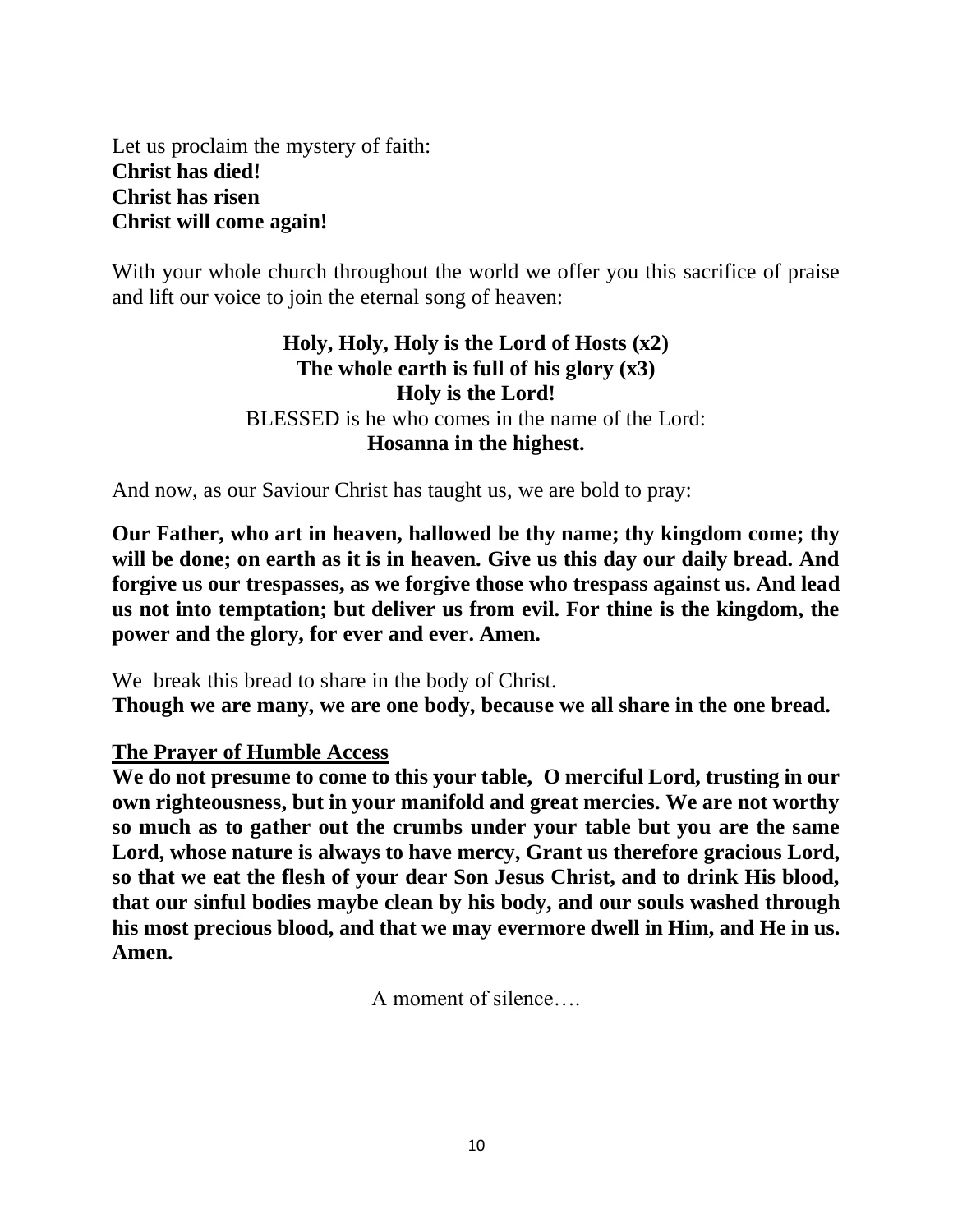Draw near with faith. Receive the body of our Lord Jesus Christ which he gave for you, and his blood which he shed for you. Eat and drink in remembrance that he died for you, and feed on him in your hearts by faith with thanksgiving.

*All baptised those who have been baptised, and who love the Lord are welcome to come forward and participate in holy communion*

Communion: **MEDITATIVE MUSIC**

# Prayer after Communion

## **Post Communion**

Lord God our Father, through our Saviour Jesus Christ you have assured your children of eternal life and in baptism have made us one with him: deliver us from the death of sin and raise us to new life in your love, in the fellowship of the Holy Spirit, by the grace of our Lord Jesus Christ. **Amen**

**Almighty God, we thank you for feeding us with the body and blood of your Son Jesus Christ. Through him we offer you our souls and bodies to be a living sacrifice. Send us out in the power of your Spirit to live and work to your praise and glory. Amen.**

The Blessing

The God of peace,

who brought again from the dead our Lord Jesus,

that great shepherd of the sheep,

through the blood of the eternal covenant,

make you perfect in every good work to do his will,

working in you that which is well-pleasing in his sight;

and the blessing …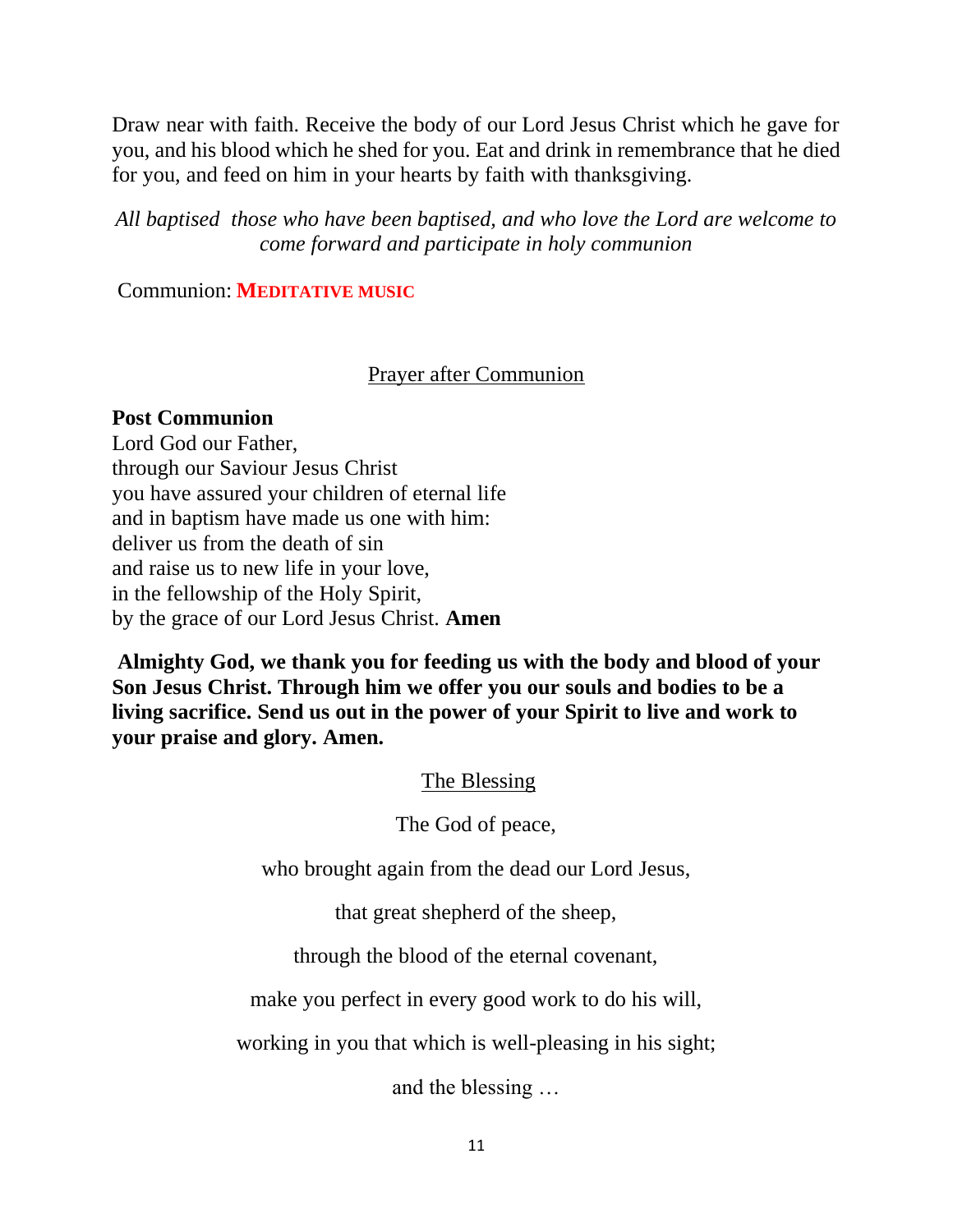of God almighty, the father, Son, and the Holy Spirit be among you and remain with you always. **Amen**

#### **THE ANNOUNCEMENTS**

Fruit and Vegetable bags are available after this service, but you must have signed up first!!

Email: stjohnscairo@gmail.com

Each Monday evening at 7 pm

you would be welcome to join in a time for prayer for the needs of this world. This will be offered via zoom.

Please know how welcomed you will be and we will confirm with you the link

---------------------------------------------------------------------------------------

#### **THE RECESSIONAL HYMN #244 THE TREES OF THE FIELD**

You shall go out with joy And be let forth with peace, The mountains and the hills Will break forth before you.

There'll be shouts of joy And the trees of the fields Will clap, will clap their hands.

And the trees of the fields will clap their hands, And the trees of the fields will clap their hands, And the trees of the fields will clap their hands, While you go out with joy.

#### **The Dismissal**

Go in peace to love and serve the Lord. **In the name of Christ. Amen!**

**.**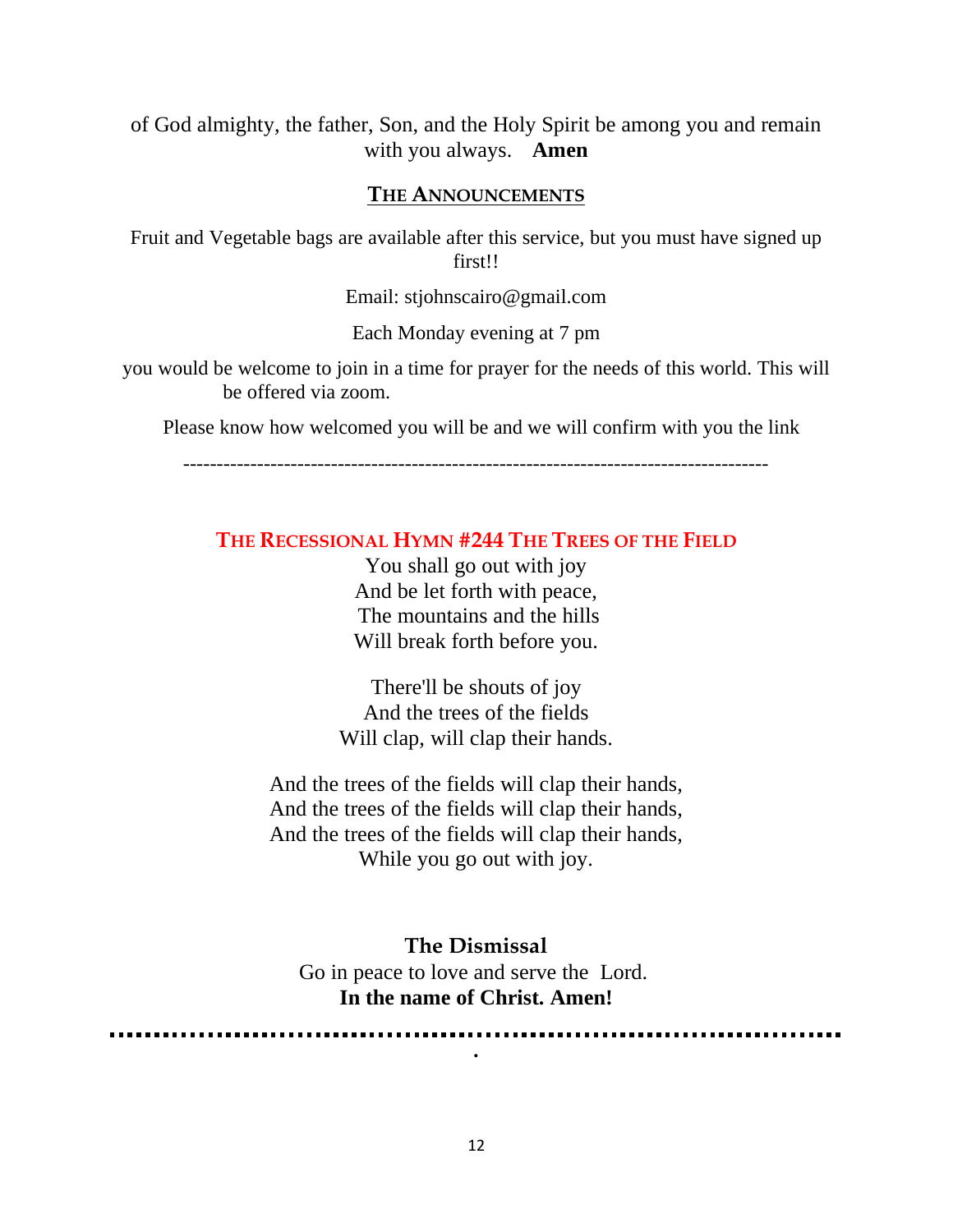# **WE NEED YOUR HELP**

**Our giving at St. John's has been significantly down since the Covid-19 pandemic, and we need your help.**

**But, let us give not out of a spirit of fear, but of worship.**

**We offer our gifts, though, at any time, even those of surplus. God takes our lives, represented by the bread, wine, and our labors laid on the altar, are transformed by God to look more like Himself. By His grace, we are made to participate in the Spirit's on-going life and work. Alleluia!**

*"And God is able to make all grace abound to you, so that having all sufficiency in all things at all times, you may abound in every good work" (2 Cor. 9:8).*

# **Calling All Readers and Prayers:**

If you would like to help with the readings or prayers each week, we would love to include you in our worship. If the is you contact: stjohnscairo@gmail.com

**Thank you !!!**

**"The Lord bless you and keep you; the Lord make his face shine on you and be gracious to you; the Lord turn his face toward you and give you peace."** - Numbers 6:24-26